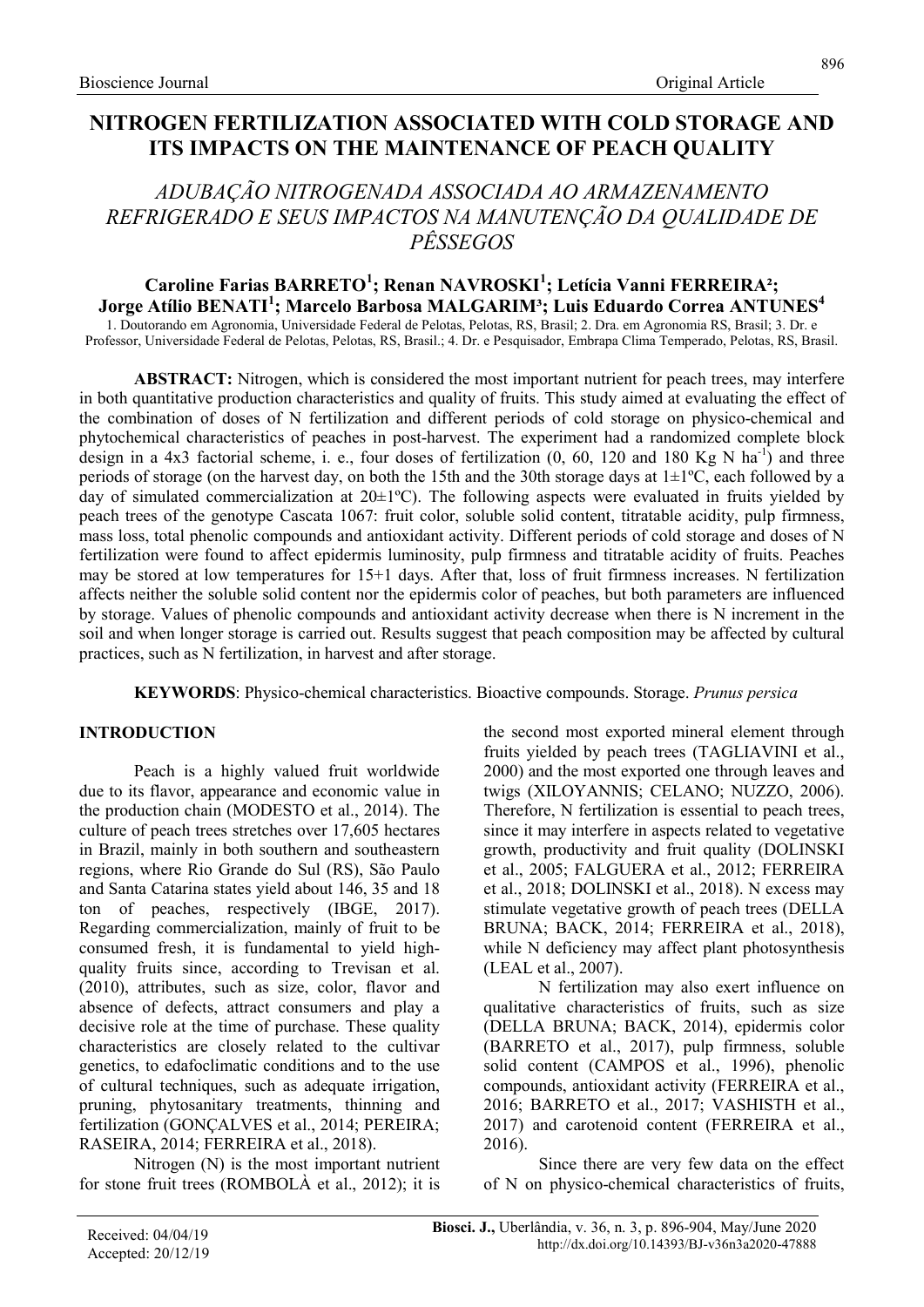mainly on their bioactive compounds during storage, this study aimed at evaluating the effect of the combination of doses of N fertilization and different periods of cold storage on physicochemical and phytochemical characteristics of peaches in post-harvest.

### MATERIAL AND METHODS

In this experiment, fruits were collected at the experimental orchard that belongs to the Embrapa Clima Temperado (latitude 31º 40' 41.29" S; longitude 52º 26' 22.05" W; altitude 70m), located in Pelotas, RS, Brazil. Fruits – harvested in the 2017 crop – from peach trees of the genotype Cascata 1067, grafted on the rootstock Capdeboscq, which had been implanted in 2012 in densified cultivation, were used. Spacing between rows was 5.0 m while between plants, it was1.5 m. Plants were conducted in an epsilon system. The genotype Cascata 1067, which originated from crossings between BR 3 and A 333 cultivars, is a selection of the genetic improvement program carried out by the Embrapa Clima Temperado.

Physico-chemical soil analyses which were carried out before the implementation of the experiment showed the following results: organic matter content was 1.4%, phosphorus content was 17.9 mg dm<sup>-3</sup> and potassium content was 155 mg dm<sup>-3</sup>. Data on mean temperature and monthly precipitation (Table 1) were collected in the meteorological station at the Embrapa Clima Temperado, in Pelotas, RS, Brazil. In 2017, 77 cold hours, which were based on temperatures below or equal 7.2 °C were registered.

Table 1. Mean temperature and precipitation at the Embrapa Clima Temperado, in Pelotas, RS, Brazil, in 2017

|           | Mean temperature $(^{\circ}C)$ | Precipitation (mm) |
|-----------|--------------------------------|--------------------|
| January   | 23.5                           | 125                |
| February  | 24.4                           | 234                |
| March     | 21.6                           | 140                |
| April     | 19.0                           | 135                |
| May       | 16.7                           | 221                |
| June      | 14.9                           | 138                |
| July      | 15.3                           | 32                 |
| August    | 15.3                           | 232                |
| September | 18.4                           | 192                |
| October   | 18.4                           | 258                |
| November  | 19.4                           | 40                 |
| December  | 22.7                           | 46                 |

The experiment was conducted as a randomized block design, in a 4x3 factorial scheme (factor  $A =$  doses of nitrogen; factor  $B =$  storage periods), with four replicates of 20 fruits per unit. Factor A corresponded to doses of 0, 60, 120 and 180 Kg N  $\text{ha}^{-1}$ , distributed in three applications: 50% of the dose at full bloom, 30% after thinning and 20% after harvest. The N source, which was urea (45% N), was applied to the surface of the soil. Potassium fertilization was carried out in agreement with recommendations (CQFS-RS/SC, 2016). In the orchard, both fructification pruning and green pruning were carried out in winter and in summer, respectively. Manual fruit thinning aimed at leaving mean distance from 10 to 15cm among fruits on peach tree branches. Control of spontaneous plants consisted in using herbicides on the planting area and mowing between rows.

Factor B corresponds to storage periods harvest day (day 0) and both the 15th and the 30th cold days were followed by a day of simulated commercialization (day  $15+1$  and day  $30+1$ ). Fruits were stored in a cold chamber (storage days at  $1\pm1$ <sup>o</sup>C and at 85-90% relative air humidity) in the laboratory Lab/Agro, at the Universidade Federal de Pelotas, located in Pelotas, RS, Brazil. In order to simulate commercialization, fruits were removed from the cold chamber and kept in a room at controlled temperature (20±1ºC).

Peaches were evaluated regarding the following parameters: epidermis color was examined by a Minolta CR- 300® colorimeter, with a D65 light source that measured "L" (luminosity), "a\*", "b\*", and the hue or chromatic tonality represented by "°Hue"; fresh mass loss was determined by the difference between fruit masses at harvest time and at storage evaluation; pulp firmness (Newtons) was measured at two opposite points in the equatorial region of peeled fruit by a manual penetrometer (model 53205, TR TURONI-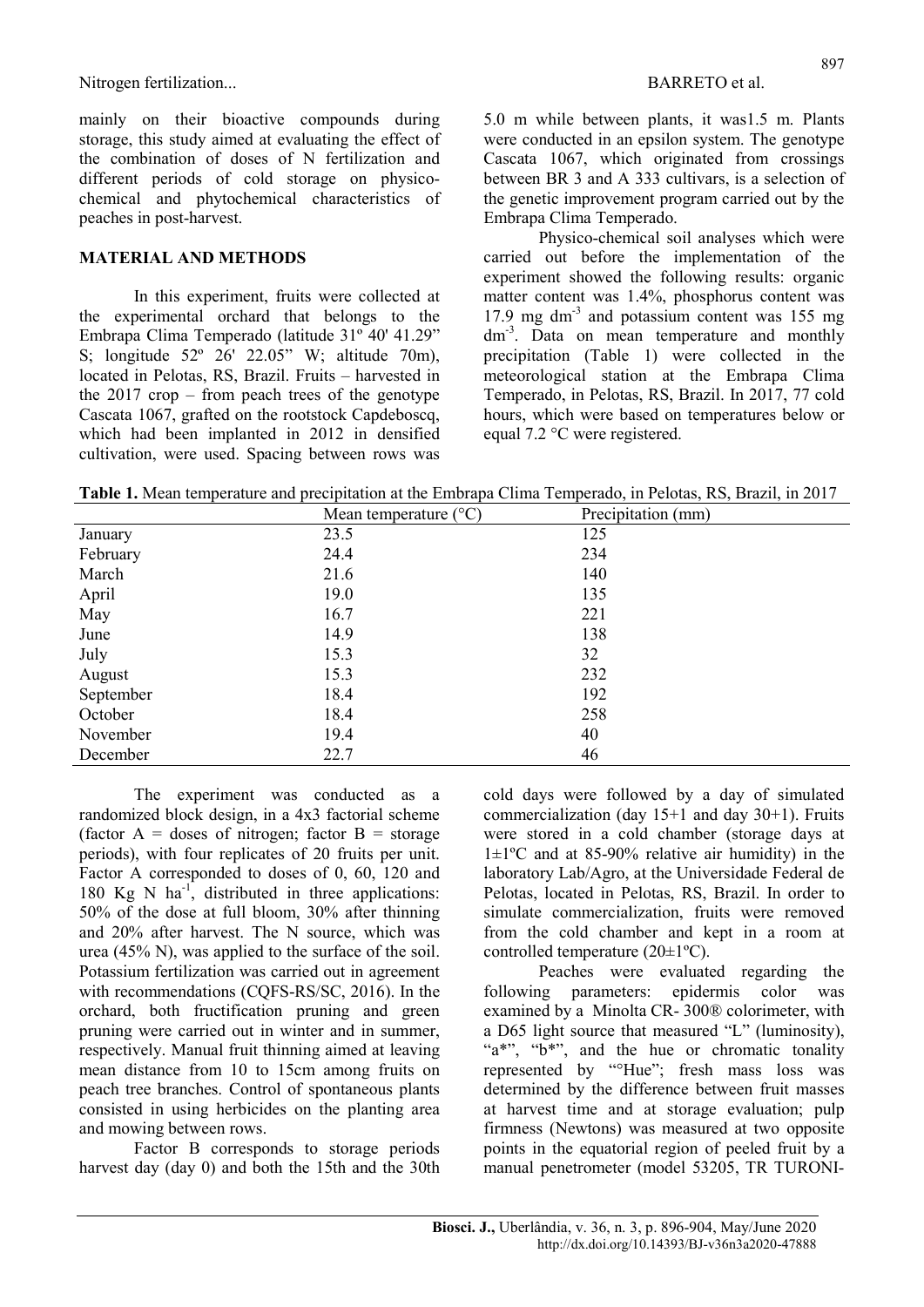Italy) with an 8 mm tip; total soluble solids (ºBrix) were measured by an Atago digital refractometer; and total titratable acidity (% citric acid) was quantified in 10 mL juice diluted in 90 mL distilled water, titrated with 0.1 mol L NaOH solution to pH 8.1 and measured by a Quimus pHmeter.

The following analyses were performed to determine phytochemicals in peach pulp. Total phenolic compounds (mg Gallic acid equivalent 100  $g^{-1}$  fresh weight) were determined by the method adapted from Singleton and Rossi Junior (1965), which uses the reaction with the Folin-Ciocalteau reagent. Antioxidant activity (mg equivalent trolox  $100 \text{ g}^{-1}$  fresh weigh) was determined by the radical DPPH method, adapted from Brand-Williams, Cuvelier and Berset (1995).

Data were submitted to the analysis of variance (F-Test); means were compared by the Tukey's range test to identify significant differences  $(p \le 0.05)$ . Results were submitted to the analysis of variance; when effects were significant, regression equations were adjusted.

### RESULTS AND DISCUSSION

There was interaction among factors under study (doses of N and periods of storage) in the case of the following variables: epidermis luminosity, pulp firmness and titratable acidity of peaches (Table 2).

Regarding peach epidermis, plants with no N fertilization provided higher luminosity values on the harvest day, i. e., epidermis luminosity was lighter. This result may be related to plant vigor since, with no N fertilization, peach trees developed less in the aerial part (DELLA BRUNA; BACK, 2014; FERREIRA et al., 2018), a fact that interfered in the solar luminosity and radiation of the crown and, consequently, led to fruits with more luminosity. However, on the other storage days  $(15+1$  and  $30+1)$ , there were no differences among doses of N in the case of the variable luminosity.

|                           | <b>Storage periods</b> |       |          |     |            |    |
|---------------------------|------------------------|-------|----------|-----|------------|----|
| Doses of N $(kg ha^{-1})$ | Day 0                  |       | Day 15+1 |     | Day $30+1$ |    |
| Luminosity of epidermis   |                        |       |          |     |            |    |
| $\mathbf{0}$              | 64.00                  | aA    | 56.16    | aB  | 53.17      | aB |
| 60                        | 59.30                  | bA    | 55.64    | aAB | 54.13      | aB |
| 120                       | 61.25                  | abA   | 56.52    | aB  | 56.04      | aB |
| 180                       | 62.83                  | abA   | 53.83    | aB  | 55.45      | aB |
| CV(%)                     | 3.82                   |       |          |     |            |    |
| Firmness of pulp          |                        |       |          |     |            |    |
| $\mathbf{0}$              | 27.53                  | aA    | 11.78    | aB  | 6.13       | aC |
| 60                        | 21.63                  | bA    | 9.70     | aB  | 5.65       | aC |
| 120                       | 20.21                  | bA    | 12.40    | aB  | 5.97       | aC |
| 180                       | 26.51                  | aA    | 9.35     | aB  | 5.78       | aC |
| CV(%)                     |                        | 12.52 |          |     |            |    |
| Titratable acidity        |                        |       |          |     |            |    |
| $\mathbf{0}$              | 0.55                   | aA    | 0.34     | aB  | 0.24       | aC |
| 60                        | 0.49                   | bA    | 0.34     | aB  | 0.24       | aC |
| 120                       | 0.43                   | cA    | 0.32     | aB  | 0.22       | aC |
| 180                       | 0.46                   | bcA   | 0.28     | bB  | 0.24       | aC |
| CV(%)                     | 6.02                   |       |          |     |            |    |

Table 2. Luminosity of epidermis, firmness of pulp (Newtons) and titratable acidity (g of citric acid per 100mL juice) of peach fruits 'Cascata 1067' submitted to different doses of nitrogen and storage periods

Means followed by same letters, lowercase in the columns and uppercase in the lines, do not differ by the Tukey's test, at 5% probability  $(p \le 0.05)$ . CV  $(\frac{9}{0})$  = Coefficient of variation.

Epidermis luminosity decreased during the cold storage of peaches, i. e., fruits darkened (Table 2).

Luminosity of fruits may decrease due to their metabolism and storage conditions. 'Aurora-1' peaches also decreased their luminosity values after cold storage when they were harvested ripe (JUNIOR; DURIGAN; MATTIUZ, 2010). Similar results were found when 'Cascata 1513' peaches – an advanced selection of the genetic improvement program carried out by the Embrapa Clima Temperado – were submitted to cold storage and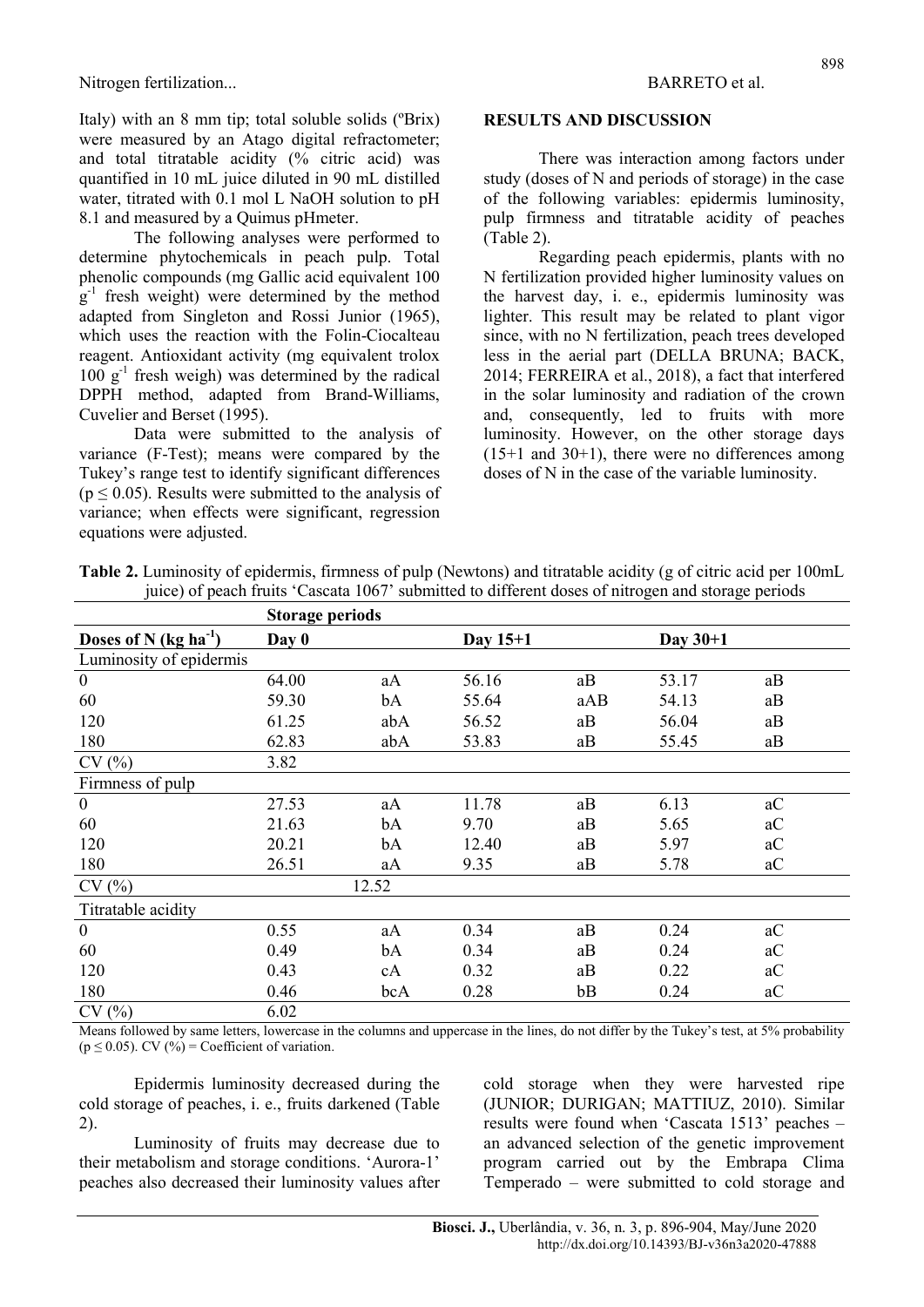also exhibited decrease in luminosity15+1 days after storage (BARRETO et al., 2017).

Pulp firmness was higher in fruits yielded by plants which had not been fertilized with N and when they had been fertilized with  $180 \text{ kg}$  ha<sup>-1</sup> on harvest day (Table 2). However, on the other storage days  $(15+1$  and  $30+1)$ , there were no differences among doses of N in the case of this variable. Barreto et al. (2017) found opposite results, i. e., pulp and rind firmness did not show any difference when distinct doses of N were applied, but values of these variables decreased after cold storage followed by simulated commercialization. Therefore, fruit firmness depends on other factors, such as the cultivar, weather conditions, plant management (irrigation), fruit orientation in the plant and exposure to sunlight (ALCOBENDAS et al., 2013), besides cold storage (ANDRADE et al., 2015).

Pulp firmness decreased after cold storage followed by simulated commercialization, regardless of the dose of N (Table 2). These data agree with Barreto et al. (2017), who studied peaches of the genotype Cascata 1513 and also observed decrease in firmness after cold storage followed by simulated commercialization. Loss of fruit firmness is expected as time goes by, due to both advance in fruit senescence and solubilization of cell wall components (PEGORARO et al., 2015).

On harvest day, titratable acidity of peaches was higher when plants had not been fertilized with N (Table 1). However, N fertilization did not affect fruit acidity after cold storage followed by simulated commercialization. Ferreira et al. (2016) analyzed three genotypes of peach trees submitted to different doses of N and found contradictory results in two crops under evaluation. In the first crop, N affected acidity, but, in the next one, there was no significant difference. It shows that this variable may depend on other factors, such as weather conditions, which vary every cultivation year.

After storage, there was decrease in peach acidity, regardless of doses of N (Table 2). Decrease in acidity is due to the fact that organic acid contents diminish as fruits ripen, as the result of either the respiration process or conversion to sugars (CHITARRA; CHITARRA, 2005).

In the treatment with no N application, there was low loss of fruit mass (Table 3); it may have happened because fruits with no N fertilization had low fruit mass. On storage days, mass loss was found to increase as time went by. The highest loss took place after 30+1 days (Table 2). Peaches may be stored at low temperatures up to 15+1 days. After this period, mass loss is above 10%; there is pulp softening and turgor loss of tissues (Table 3), which affect fruit quality and commercialization (CRISOSTO et al., 2004). These results agree with Andrade et al. (2015), who found 33% mass loss in 'Maciel' peaches after a 30-day cold storage period followed by a 2-day simulated commercialization period. Water loss in fruits during storage results mainly from transpiration (MAGUIRE; BANKS, 2000) and is related to the vapor pressure deficit between them and the environment (PINTO et al., 2012).

| Doses of N $(kg ha^{-1})$ | Loss of mass |              | Color the epidermis |    | Soluble solids |             |
|---------------------------|--------------|--------------|---------------------|----|----------------|-------------|
| $\boldsymbol{0}$          | 9.49         | b            | 57.72               | ns | 14.05          | ns          |
| 60                        | 10.66        | ab           | 55.66               |    | 15.11          |             |
| 120                       | 10.41        | ab           | 61.98               |    | 14.50          |             |
| 180                       | 12.44        | a            | 60.84               |    | 14.99          |             |
| <b>Storage periods</b>    |              |              |                     |    |                |             |
| Day $0$                   | 0.00         | $\mathbf{c}$ | 67.30               | a  | 13.22          | $\mathbf c$ |
| Day $15+1$                | 8.91         | b            | 55.62               | b  | 14.39          | b           |
| Day $30+1$                | 23.34        | a            | 54.23               | b  | 16.71          | a           |
| $CV(\% )$                 | 18.16        |              | 10.13               |    | 4.27           |             |

Table 3. Loss of mass (%), color of the epidermis (° Hue) and soluble solids (° Brix) of peach fruits 'Cascata 1067' submitted to different doses of nitrogen and storage periods

Means followed by the same lowercase letter do not differ significantly from each other ( $p \le 0.05$ ), calculated by the Tukey's test. CV  $(%) = Coefficient of variation.$  ns = not significant.

N fertilization did not affect the epidermis color of peaches (Table 3). Data agree with the ones found by Falguera et al. (2012) and Ferreira et al. (2016), who did not observe differences in peach color as the result of N fertilization, either. Dolinski et al. (2018) observed that peach color was not altered by N fertilization in the first two crops; changes only happened in the third crop, when high chromaticity was found at  $214$  Kg N ha<sup>-1</sup>. Alcobendas et al. (2013) state that fruit color is influenced by other factors, such as interaction between irrigation and exposure to sunlight.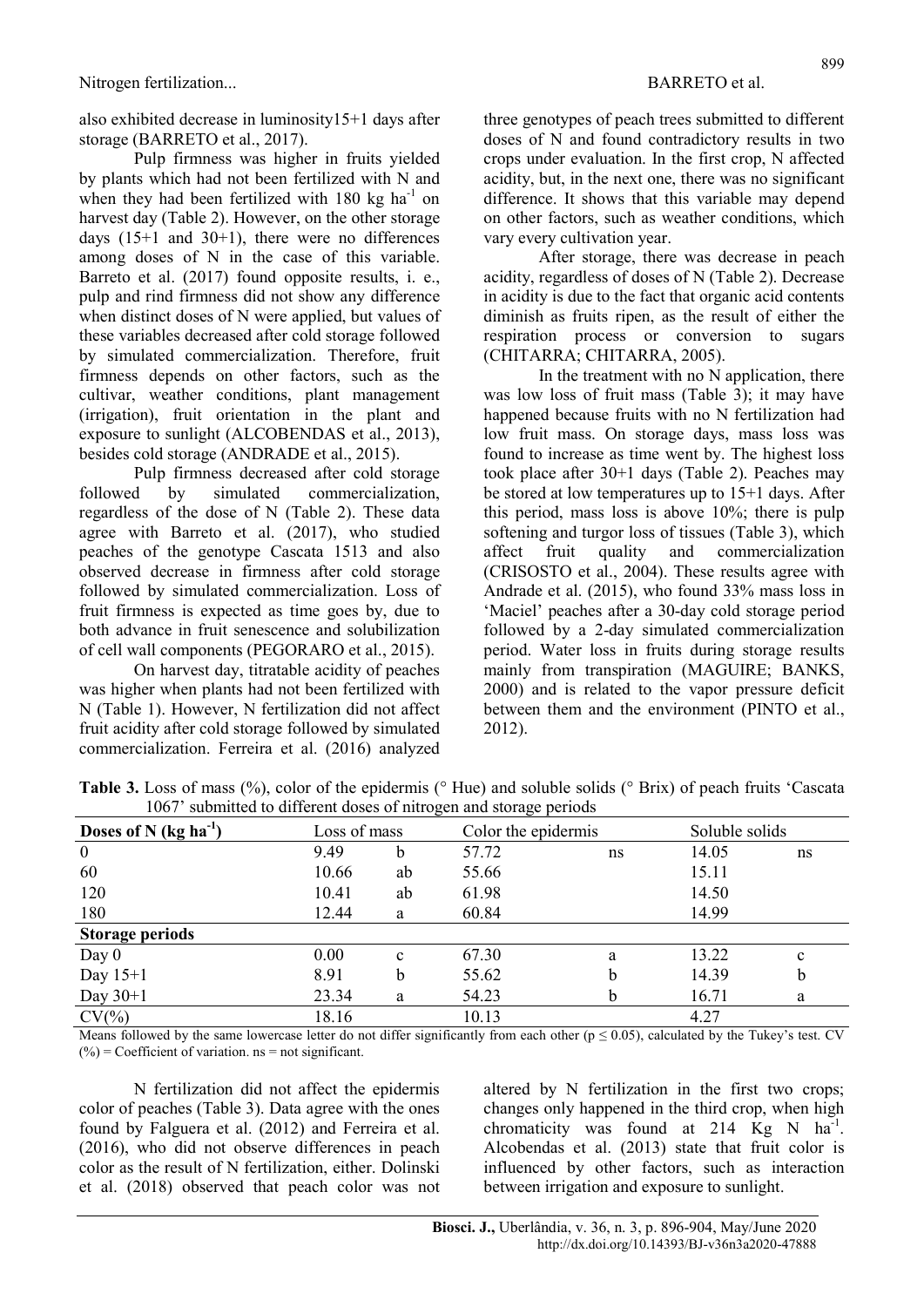However, epidermis color decreased after 15+1 and 30+1 days of storage. °Hue values decreased on those days under evaluation and fruits became reddish cream (Table 2). This result is due to the ripening metabolism of fruits, whose °Hue angle decreases during ripening (INFANTE; FARCUH; MENESES, 2008), i. e., chlorophylls continue the degradation process and pigments, such as anthocyanins and carotenoids, become more visible.

N fertilization did not affect soluble solid contents in peaches (Table 3). Similar results were found by Dolinski et al. (2005), who, in three crops, did not find any effect of N fertilization on soluble solid contents when peaches were harvested, and by Vashisth et al. (2017), who observed that soluble solid contents in 'Tropic Beauty' peaches were not affected by N fertilization. This variable has been associated with the location of fruits in the plant, light penetration into the crown, type of twigs, thinning (PICOLOTTO et al., 2009), water absorption by plants as a response to different amounts of rainfall – which can cause sugar dilution in fruits (BRUNETTO et al., 2007) – and interaction between irrigation and exposure to sunlight (ALCOBENDAS et al., 2013).

However, soluble solid contents in peaches increased between harvest and 15+1 and 30+1

storage days (Table 3), a fact that confirmed the most advanced stage of fruit ripening, since there is increase in sugar concentration as fruits ripen (JIE et al., 2013). It also occurs due to high percentages of mass loss during storage, since they determine high sugar concentration and, thus, increase in soluble solid contents.

Phenolic compounds decreased as N fertilization increased in the soil; they decreased in about 31% when N was between 0 and 180 kg  $ha^{-1}$ (Figure 1). The same fact was observed in fruits yielded by both 'Tropic Beauty' and 'UFSharp' peach tree cultivars, when doses of N were 0, 45,  $90$ , 179, and 269 kg ha<sup>-1</sup> per year (VASHISTH et al., 2017). According to Strissel et al. (2005), decrease in phenolic compound contents, when there is N increment in the soil, is mainly related to reduction in flavonoid synthesis, as a response to decrease in the enzyme phenylalanine ammonialyase (PAL) contents. Alterations in this enzyme may influence fruit secondary metabolism, since PAL is the key enzyme in phenol metabolism. Environmental stress, such as nitrogen deficiency, may increase the amount of PAL and result in higher synthesis of phenolic compounds (TAIZ et al., 2017).



Figure 1. Total phenolic compounds of peach fruits 'Cascata 1067' submitted with different doses of nitrogen fertilization.

Antioxidant activity of peaches also decreased their contents when the highest doses of N were in the soil (120 and 160 kg ha<sup>-1</sup>) (Figure 2). Similar results were found by Vashisth et al. (2017), who observed decrease in the antioxidant capacity of two peach cultivars when doses of N increased. They also reported a significant and positive relation between the antioxidant activity and the phenolic content in both cultivars.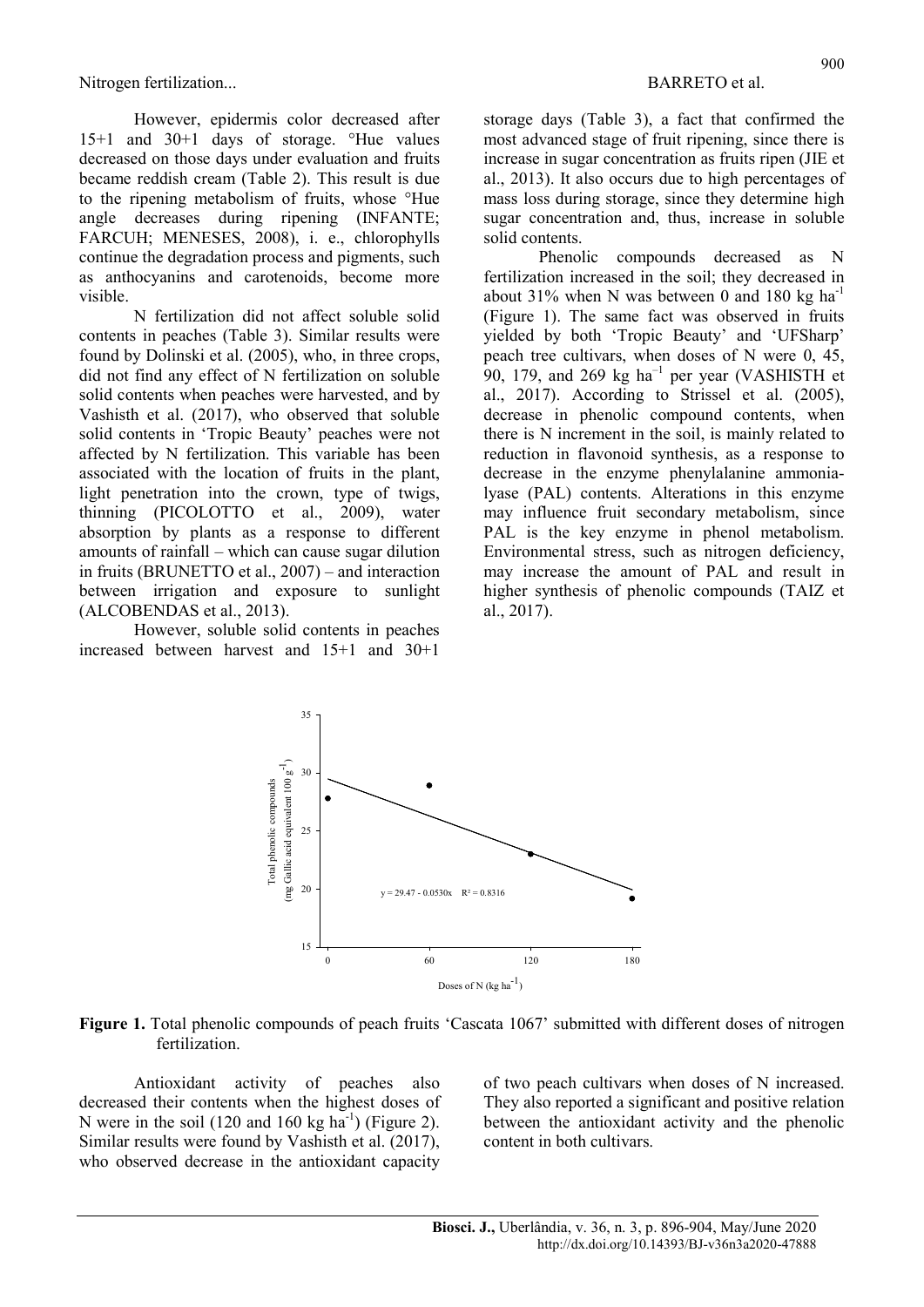

Figure 2. Antioxidant activity of 'Cascata 1067' peach fruits submitted to different doses of nitrogen fertilization.

In cold storage, peaches submitted to N fertilization decreased their total phenolic compound contents and antioxidant activity (Table 4). Santos et al. (2013) also observed decrease in the antioxidant capacity in 'Aurora', 'Biuti' and 'Douradão' peaches after a 5-day storage period at room temperature, by comparison with the one on

harvest day. Barreto et al. (2017) found decrease in bioactive compounds in 'Cascata 1513' peaches after a 15-day cold storage period followed by a day of simulated commercialization. This decrease may be attributed to chemical and enzymatic alterations which occur during fruit storage.

Table 4. Total phenolic compounds and antioxidant activity of 'Cascata 1067' peach fruits in different storage periods.

| Storage periods. |       | Total phenolic compounds <sup>1</sup> | Antioxidant activity <sup>2</sup> |  |  |
|------------------|-------|---------------------------------------|-----------------------------------|--|--|
| Day $0$          | 33.69 |                                       | 180.80                            |  |  |
| Day $15+1$       | 22.54 |                                       | 148.19                            |  |  |
| Day $30+1$       | 17.87 |                                       | 118.70                            |  |  |
| $CV(\%)$         | 29.73 |                                       | 20.65                             |  |  |

CV (%) = Coefficient of variation. <sup>1</sup>mg Gallic acid equivalent 100 g<sup>-1</sup> fresh weight. <sup>2</sup>mg equivalent trolox 100 g<sup>-1</sup> fresh weight. Means followed by the same lowercase letter do not differ significantly from each other ( $p \le 0.05$ ), calculated by the Tukey's test.

### **CONCLUSIONS**

Combinations of different cold storage periods and distinct doses of N fertilization affect epidermis luminosity, pulp firmness and titratable acidity.

Peaches may be stored at low temperatures for  $15+1$  days.

N fertilization affects neither soluble solid contents nor epidermis color of peaches, but these parameters are influenced after storage.

Phenolic compounds and antioxidant activity decrease when there is increment in N fertilization in the soil.

RESUMO: O nitrogênio é o nutriente considerado de maior importância para o pessegueiro, podendo interferir nas características quantitativas da produção, bem como na qualidade dos frutos. O objetivo do trabalho foi avaliar o efeito da combinação de doses de adubação nitrogenada e de diferentes períodos de armazenamento refrigerado nas características físico-químicas e fitoquímicas de pêssegos na pós-colheita. O delineamento experimental foi o de blocos casualizados em esquema fatorial 4x2, quatro doses de adubação (0, 60, 120 e 180 Kg N ha-1) e três períodos de armazenamento (dia da colheita, aos 15 e 30 dias armazenamento refrigerado a 1±1ºC, seguido de um dia de simulação de comercialização a 20±1ºC). Avaliou-se, nos frutos de pessegueiro do genótipo Cascata 1067, a coloração dos frutos, o teor de sólidos solúveis, acidez titulável,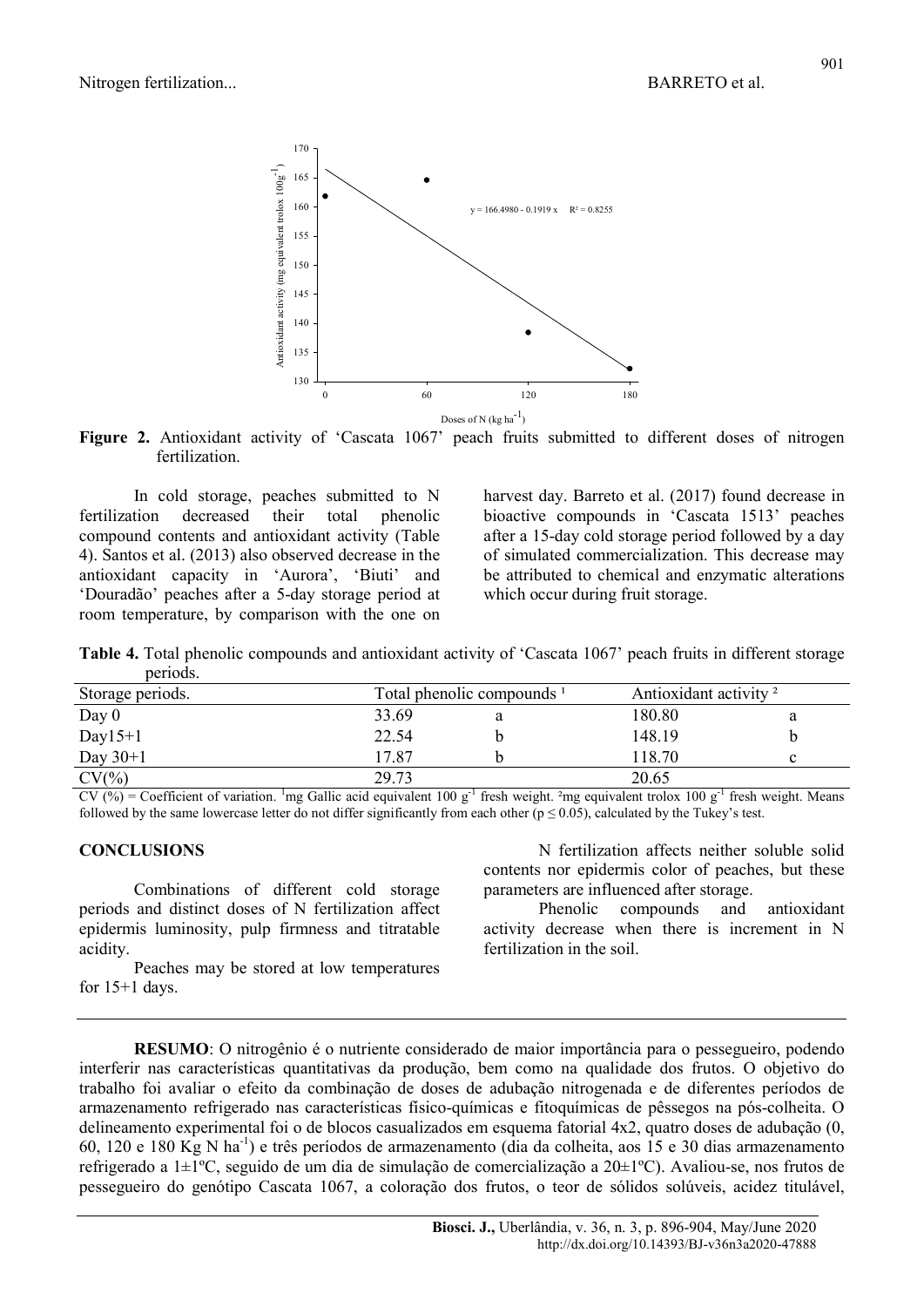firmeza da polpa, perda de massa, compostos fenólicos totais e a atividade antioxidante. Verificou-se que diferentes períodos de armazenamento refrigerado e doses de adubação nitrogenada afetam a luminosidade da epiderme, a firmeza de polpa e a acidez titulável dos frutos. Os pêssegos podem ser armazenados em baixa temperatura até 15+1 dias, após esse período, a perda de firmeza nos frutos é elevada. A adubação nitrogenada não altera o teor de sólidos solúveis e a coloração da epiderme dos pêssegos, mas esses parâmetros são influenciados durante o armazenamento. Os compostos fenólicos e atividade antioxidante decrescem com o incremento de nitrogênio no solo, bem como durante o avanço dos dias de armazenamento. Os resultados sugerem que a composição dos pêssegos pode ser afetada com práticas culturais como a adubação de nitrogênio na colheita e após o armazenamento.

Palavras-Chave: Físico-químicas. Compostos bioativo. Armazenamento. Prunus persica.

### **REFERENCES**

ALCOBENDAS, R.; MIRÁS-AVALOS, J. M.; ALARCÓN, J. J.; NICOLÀS, E. Effects of irrigation and fruit position on size, colour, firmness and sugar contents of fruits in a mid-late maturing peach cultivar. Scientia Horticulturae, v. 164, p. 340–347, 2013. https://doi.org/ 10.1016/j.scienta.2013.09.048

ANDRADE, S. DE B.; PADILHA GALARÇA, S., GAUTÉRIO, G. R., BARBOSA MALGARIM, M.; FACHINELLO, J. C. Qualidade de pêssegos das cultivares Chimarrita e Maciel sob armazenamento refrigerado em diferentes estádios de maturação de colheita. Revista Iberoamericana de Tecnología Postcosecha, v.16, n.1, 93-100, 2015.

BARRETO, C. F.; FERREIRA, L. V.; NAVROSKI, R.; FRASSON, S. F.; CANTILLANO, R. F. F.; VIZZOTTO, M.; ANTUNES, L. E. C. Adubação nitrogenada em pessegueiros (Prunus persica (L) Batsch): influência sobre a qualidade pós-colheita. Revista Iberoamericana de Tecnología, v. 18, n. 2, p.93-99, 2017.

BRAND-WILLIANS, W.; CUVELIER, M. E.; BERSET, C. Use of a free radical method to evaluate antioxidant activity. Food Science and Technology, v.28, n.1, p.25-30, 1995. https://doi.org/10.1016/S0023- 6438(95)80008-5

BRUNETTO, G., DE MELO, G. W., KAMINSKI, J.; CERETTA, C. A. Adubação nitrogenada em ciclos consecutivos e seu impacto na produção e na qualidade do pêssego. Pesquisa Agropecuária Brasileira, v.42, n.12, p.1721-1725, 2007. http://dx.doi.org/10.1590/S0100-204X2007001200008

CAMPOS, A. D.; FREIRE, C. J. S.; NAKASU, B. H.; FORTESW, J. F. Qualidade dos frutos e crescimento dos ramos de pessegueiro em função do nitrogênio e potássio foliar. In: XIV Congresso Brasileiro de Fruticultura, 1996, Curitiba. Anais... Curitiba, PR. SBF, 1996. p.379.

CHITARRA M. I. F.; CHITARRA, A. B. Pós-colheita de frutas e hortaliças: fisiologia e manuseio. 2.ed. Lavras, FAEPE, 783p. 2005.

CQFS-RS/SC - COMISSÃO DE QUÍMICA E FERTILIDADE DO SOLO. Manual de adubação e calagem para os estados do Rio Grande do Sul e Santa Catarina. Núcleo Regional Sul da Sociedade Brasileira de Ciência do Solo, 2016.

CRISOSTO, C. H.; GARNER, D.; ANDRIS, H. L.; DAY, K. R. Controlled delayed cooling extends peach market life. Hort Technology, v.14, n.1, p.99-104, 2004. http://dx.doi.org/10.21273/HORTTECH.14.1.0099

DELLA BRUNA, E. D.; BACK, A. J. Adubação nitrogenada em pessegueiros 'Aurora' e 'Chimarrita'. Revista Tecnologia e Ambiente, v. 20, p. 71-80, 2014. https://doi.org/10.18616/ta.v20i0.1561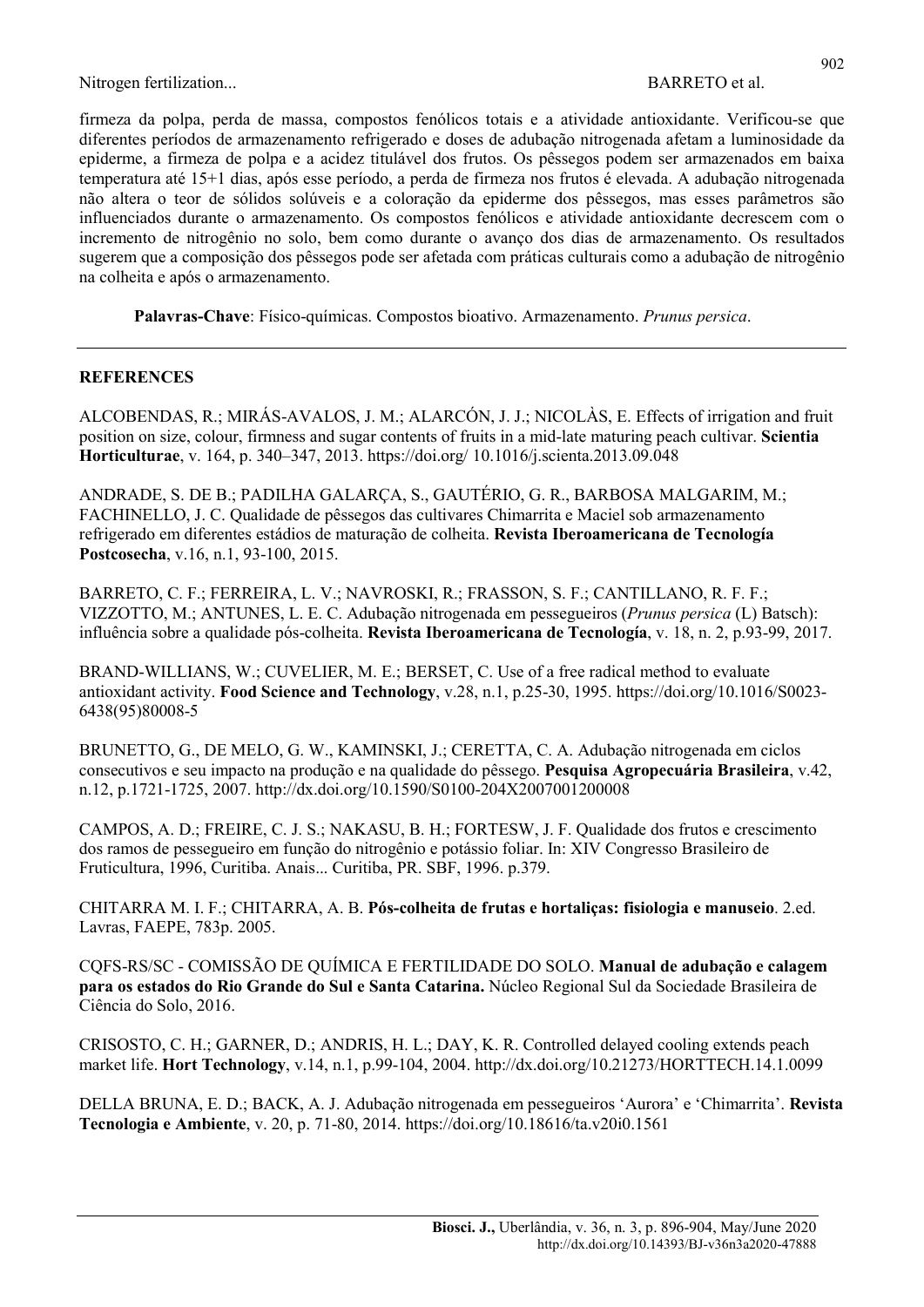DOLINSKI, M. A.; SERRAT, B. M.; MOTTA, A. C. V.; CUQUEL, F. L.; SOUZA, S. R.; MAY-DEMIO, L. L.; MONTEIRO, L. B. Produção, teor foliar e qualidade de frutos do pessegueiro "Chimarrita" em função da adubação nitrogenada, na região da Lapa - PR. Revista Brasileira de Fruticultura, v.27, n.2, p. 295-299, 2005. http://dx.doi.org/10.1590/S0100-29452005000200027

DOLINSKI, M. A.; DANGELO, J. W. de O.; CUQUEL, F. L.; MOTTA, A. C. V.; MIO, L. L. M. Quality peach produced in fertilizer doses of nitrogen and green pruning. Bragantia, v. 77, n. 1, p. 134-140, 2018. http://dx.doi.org/10.1590/1678-4499.2016307.

FALGUERA, V.; LORDAN, J.; GATIUS, F.; PASCUAL, M., VILLAR, J. M.; IBARZ, A.; RUFAT, J. Influence o nitrogen fertilization on polyphenol oxidase activity in peach fruits. Scientia Horticulturae, v. 142, p. 155–157, 2012. http://dx.doi.org/10.1016/j.scienta.2012.05.014

FERREIRA, L. V.; PICOLOTTO, L.; PEREIRA, I. S.; SCHMITZ, J. D.; ANTUNES, L. E. C. Nitrogen fertilization in consecutive cycles and its impact on high-density peach crops. Pesquisa Agropecuária Brasileira, Brasília, v.53, n.2, p.172-181, 2018. http://dx.doi.org/10.1590/s0100-204x2018000200005

FERREIRA, L. V.; ANTUNES, A. P.; PICOLOTTO, L.; CANTILLANO, R. F. C. Qualidade de pêssegos submetidos à adubação nitrogenada. Revista Iberoamericana de Tecnología Postcosecha, v. 17, n.2, p. 231- 240, 2016.

INSTITUTO BRASILEIRO DE GEOGRAFIA E ESTATÍSTICA – IBGE. Produção agrícola municipal. 2017. Disponível em: <http://www.sidra.ibge.gov.br/bda/Tabela/listabl.asp?z=teo=11ei=Pec=1613>. Acesso em: 30 set. 2019.

GONÇALVES, M. A.; PICOLOTTO, L.; QUINTANILHA, F. A.; COCCO, C.; ANTUNES, L. E. C. Qualidade de fruto e produtividade de pessegueiros submetidos a diferentes épocas de poda. Ciência Rural, v.44, n.8, p.1334-1340, 2014. http://dx.doi.org/10.1590/0103-8478cr20120617

INFANTE, R.; FARCUH, M.; MENESES, C. Monitoring the sensorial quality and aroma through an electronic nose in peaches during cold storage. Journal of the Science of Food and Agriculture, v.88, p.2073-2078, 2008. https://doi.org/10.1002/jsfa.3316

JIE, D.; XIE, L.; FU, X.; RAO, X.; YING, Y. Variable selection for partial least squares analysis of soluble solids content in watermelon using near-infrared diffuse transmission technique. Journal of Food Engineering, v.118, n.4, p.387-392, 2013. https://doi.org/10.1016/j.jfoodeng.2013.04.027

JUNIOR, L. C. C.; DURIGAN, M. F. B.; MATTIUZ, B. Conservação de pêssegos 'Aurora-1' armazenados sob refrigeração. Revista Brasileira de Fruticultura, v. 32, n. 2, p. 386-396, 2010. http://dx.doi.org/10.1590/S0100-29452010005000041.

LEAL, R. M.; NATALE, W.; PRADO, R. de M.; ZACCARO, R. P. Adubação nitrogenada na implantação e na formação de pomares de caramboleira. Pesquisa Agropecuária Brasileira, v.42, n.8, p.1111-1119, 2007. http://dx.doi.org/10.1590/S0100-204X2007000800007.

MAGUIRE, K. M.; BANKS, N. H. Harvest date, cultivar, orchard and tree effects on water vapor permanence in apples. Journal of the American Society of Horticultural Science, v.125, n.1, p.100-104, 2000. https://doi.org/10.21273/JASHS.125.1.100

MODESTO, J. H.; VEDOATO, B. T. F.; LEONEL, S.; TECHIO, M. A. Crescimento vegetativo, fenologia, produção e sazonalidade dos frutos de pessegueiros e nectarineira. Revista Magistra, v. 26, n.3, p.425-430, 2014.